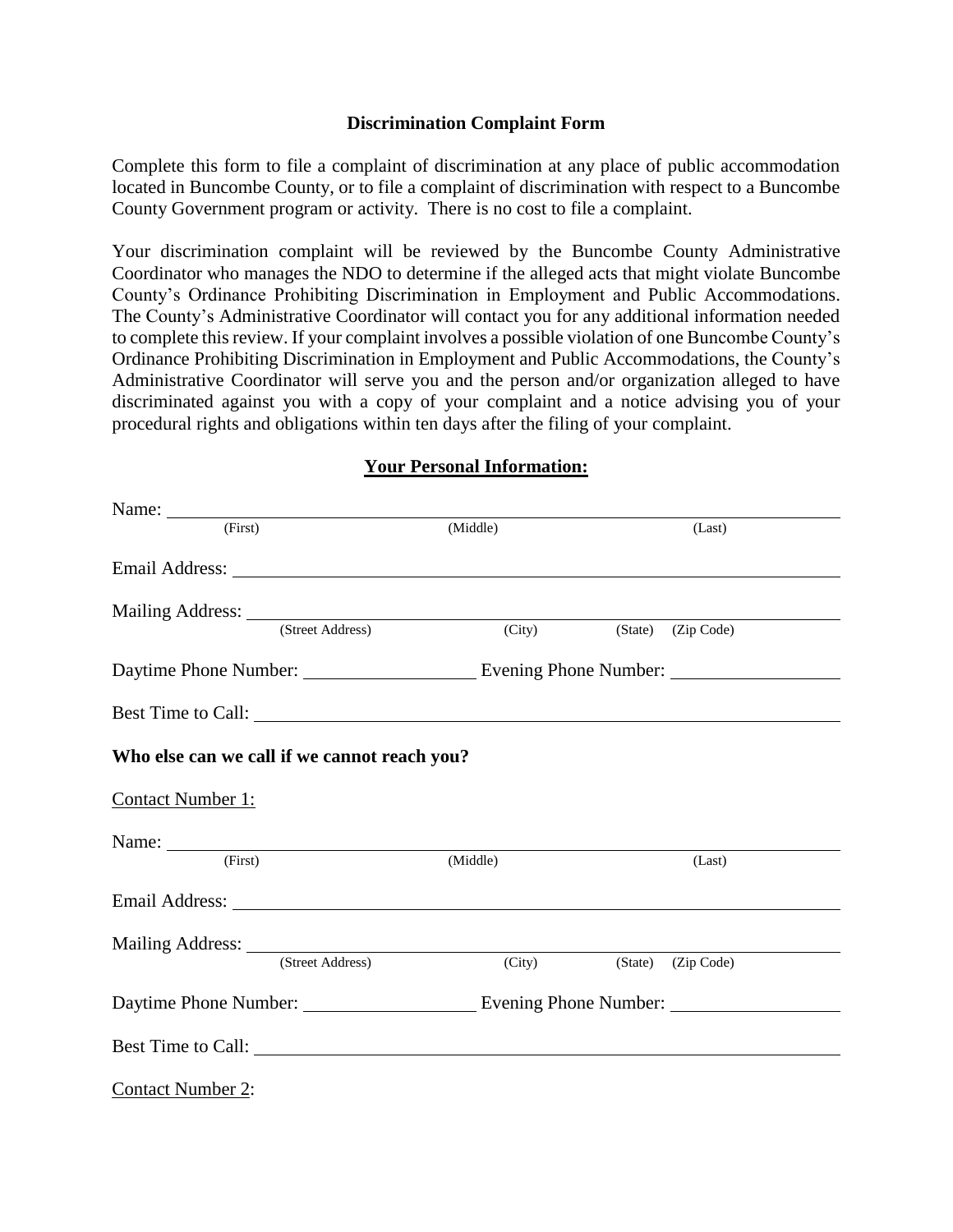| Name:                 |                  |          |                       |  |
|-----------------------|------------------|----------|-----------------------|--|
| (First)               |                  | (Middle) | (Last)                |  |
| Email Address:        |                  |          |                       |  |
|                       | (Street Address) |          |                       |  |
|                       |                  | (City)   | (Zip Code)<br>(State) |  |
| Daytime Phone Number: |                  |          | Evening Phone Number: |  |
| Best Time to Call:    |                  |          |                       |  |

### **Complaint Information**

What happened to you? Provide a specific and detailed description of the decision(s) or actions(s) including the date (or date range) which is alleged to have constituted unlawful discrimination in violation of Buncombe County's Ordinance Prohibiting Discrimination in Employment and Public Accommodations. Describe the harm alleged to have occurred, or which will occur, because of the alleged discrimination.

| the contract of the contract of the contract of the contract of the contract of the contract of |  |  |
|-------------------------------------------------------------------------------------------------|--|--|
|                                                                                                 |  |  |
|                                                                                                 |  |  |
| the contract of the contract of the contract of the contract of the contract of                 |  |  |

Why do you believe you are being discriminated against (check all that apply)?

| Race                               | $\Box$ National origin or ancestry    |
|------------------------------------|---------------------------------------|
| $\Box$ Natural hair or hairstyles  | Marital or familial status            |
| Ethnicity<br>ப                     | Pregnancy<br>$\Box$                   |
| Creed                              | Veteran status                        |
| Color                              | $\Box$ Religious belief or non-belief |
| <b>Sex</b><br>$\perp$              | Age<br>$\Box$                         |
| Sexual orientation                 | Disability                            |
| Gender identity or expression<br>ப | Other                                 |

Briefly explain why you think your rights were denied because of any the factors listed above.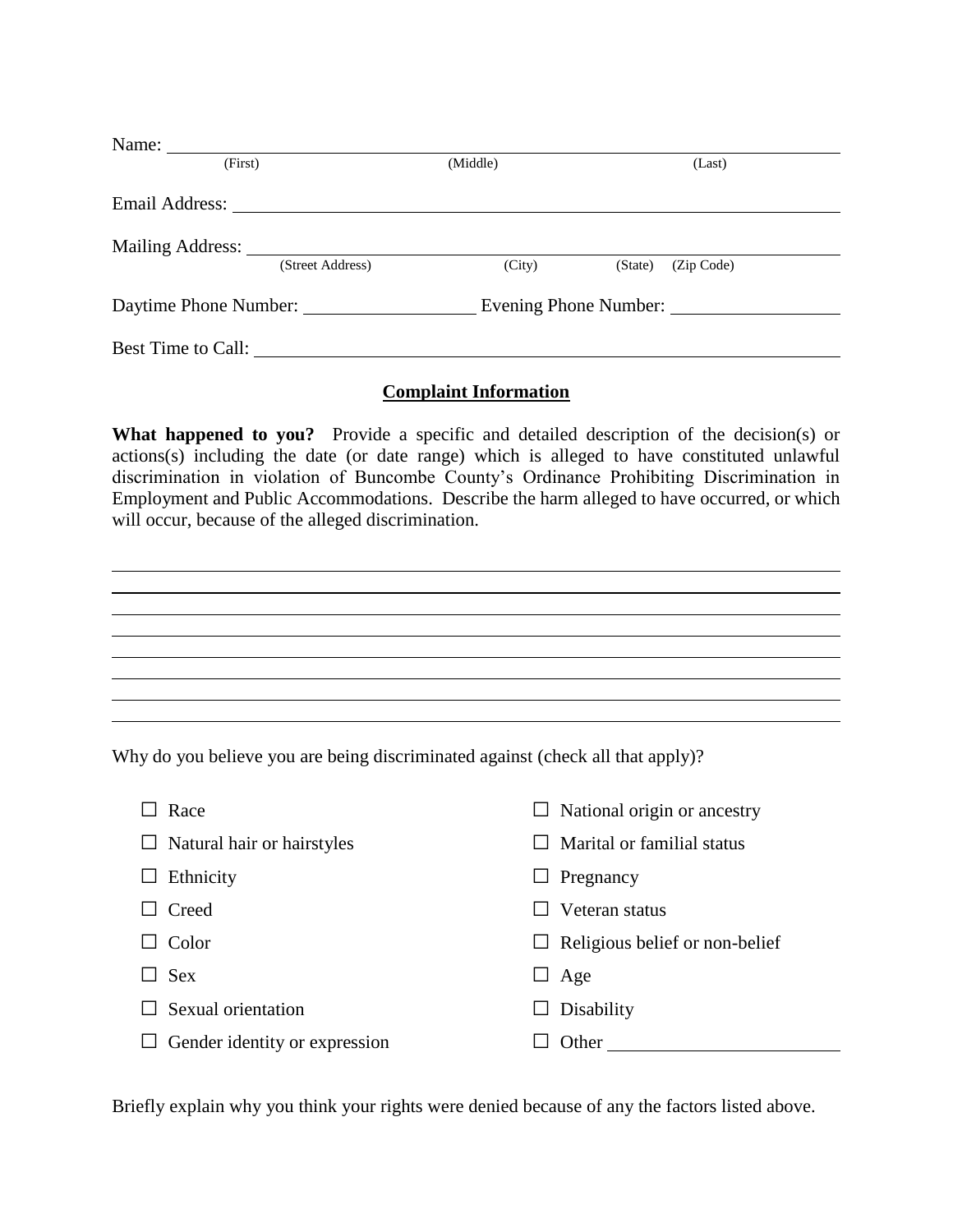| <u> 1989 - Andrea Stadt Britain, amerikansk politik (* 1989)</u>                                                     |  |  |
|----------------------------------------------------------------------------------------------------------------------|--|--|
|                                                                                                                      |  |  |
|                                                                                                                      |  |  |
|                                                                                                                      |  |  |
| <u> 1989 - Johann Stein, marwolaethau a bhann an t-Amhain an t-Amhain an t-Amhain an t-Amhain an t-Amhain an t-A</u> |  |  |
| <u> 1989 - Johann Barn, amerikansk politiker (d. 1989)</u>                                                           |  |  |
|                                                                                                                      |  |  |

# **Who do you believe discriminated against you?**

| Name:                                                   |                  |                                                                                                                                                                                                                                |         |            |  |
|---------------------------------------------------------|------------------|--------------------------------------------------------------------------------------------------------------------------------------------------------------------------------------------------------------------------------|---------|------------|--|
| (First/Name of Organization)                            |                  | (Middle)                                                                                                                                                                                                                       |         | (Last)     |  |
| discrimination (attach additional sheets if necessary). |                  | Identify the parties alleged to be subjected to, or potentially impacted by the alleged                                                                                                                                        |         |            |  |
| <b>Impacted Party 1</b>                                 |                  |                                                                                                                                                                                                                                |         |            |  |
| Name: First/Name of Organization)                       |                  |                                                                                                                                                                                                                                |         |            |  |
|                                                         |                  | (Middle)                                                                                                                                                                                                                       |         | (Last)     |  |
|                                                         |                  | Email Address: No. 1996. The Second Second Second Second Second Second Second Second Second Second Second Second Second Second Second Second Second Second Second Second Second Second Second Second Second Second Second Seco |         |            |  |
| Address: <u>City (Street Address)</u>                   |                  |                                                                                                                                                                                                                                |         |            |  |
|                                                         |                  | (City)                                                                                                                                                                                                                         | (State) | (Zip Code) |  |
| <b>Impacted Party 2</b>                                 |                  |                                                                                                                                                                                                                                |         |            |  |
|                                                         |                  |                                                                                                                                                                                                                                |         |            |  |
| (First/Name of Organization)                            |                  | (Middle)                                                                                                                                                                                                                       |         | (Last)     |  |
|                                                         |                  | Email Address: The Contract of the Contract of the Contract of the Contract of the Contract of the Contract of the Contract of the Contract of the Contract of the Contract of the Contract of the Contract of the Contract of |         |            |  |
|                                                         |                  |                                                                                                                                                                                                                                |         |            |  |
|                                                         | (Street Address) | (City)                                                                                                                                                                                                                         | (State) | (Zip Code) |  |
| Where did the alleged act of discrimination occur?      |                  |                                                                                                                                                                                                                                |         |            |  |
|                                                         |                  |                                                                                                                                                                                                                                |         |            |  |
|                                                         | (Street Address) | (City)                                                                                                                                                                                                                         | (State) | (Zip Code) |  |